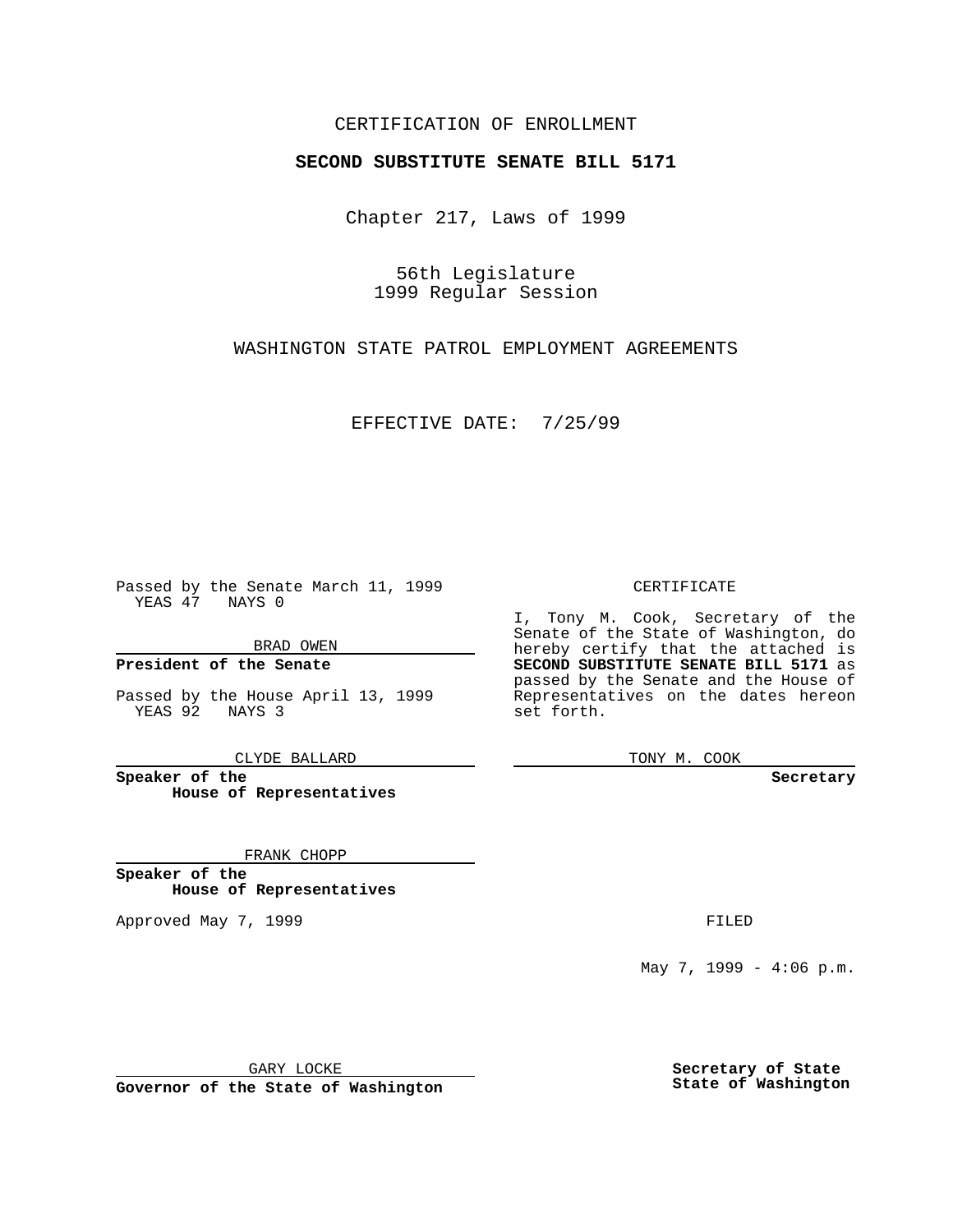## **SECOND SUBSTITUTE SENATE BILL 5171** \_\_\_\_\_\_\_\_\_\_\_\_\_\_\_\_\_\_\_\_\_\_\_\_\_\_\_\_\_\_\_\_\_\_\_\_\_\_\_\_\_\_\_\_\_\_\_

\_\_\_\_\_\_\_\_\_\_\_\_\_\_\_\_\_\_\_\_\_\_\_\_\_\_\_\_\_\_\_\_\_\_\_\_\_\_\_\_\_\_\_\_\_\_\_

Passed Legislature - 1999 Regular Session

## **State of Washington 56th Legislature 1999 Regular Session**

**By** Senate Committee on Transportation (originally sponsored by Senators Goings, Prentice and Rasmussen)

Read first time 03/05/1999.

1 AN ACT Relating to Washington state patrol employment agreements; 2 amending RCW 41.56.020, 41.56.030, and 41.56.475; and adding a new 3 section to chapter 41.56 RCW.

4 BE IT ENACTED BY THE LEGISLATURE OF THE STATE OF WASHINGTON:

5 **Sec. 1.** RCW 41.56.020 and 1994 c 297 s 1 are each amended to read 6 as follows:

 This chapter shall apply to any county or municipal corporation, or any political subdivision of the state of Washington, including district courts and superior courts, except as otherwise provided by RCW 54.04.170, 54.04.180, and chapters 41.59, 47.64, and 53.18 RCW. 11 ((The Washington state patrol shall be considered a public employer of 12 state patrol officers appointed under RCW 43.43.020. The Washington state bar association shall be considered a public employer of its 14 employees.))

15 **Sec. 2.** RCW 41.56.030 and 1995 c 273 s 1 are each amended to read 16 as follows: 17 As used in this chapter: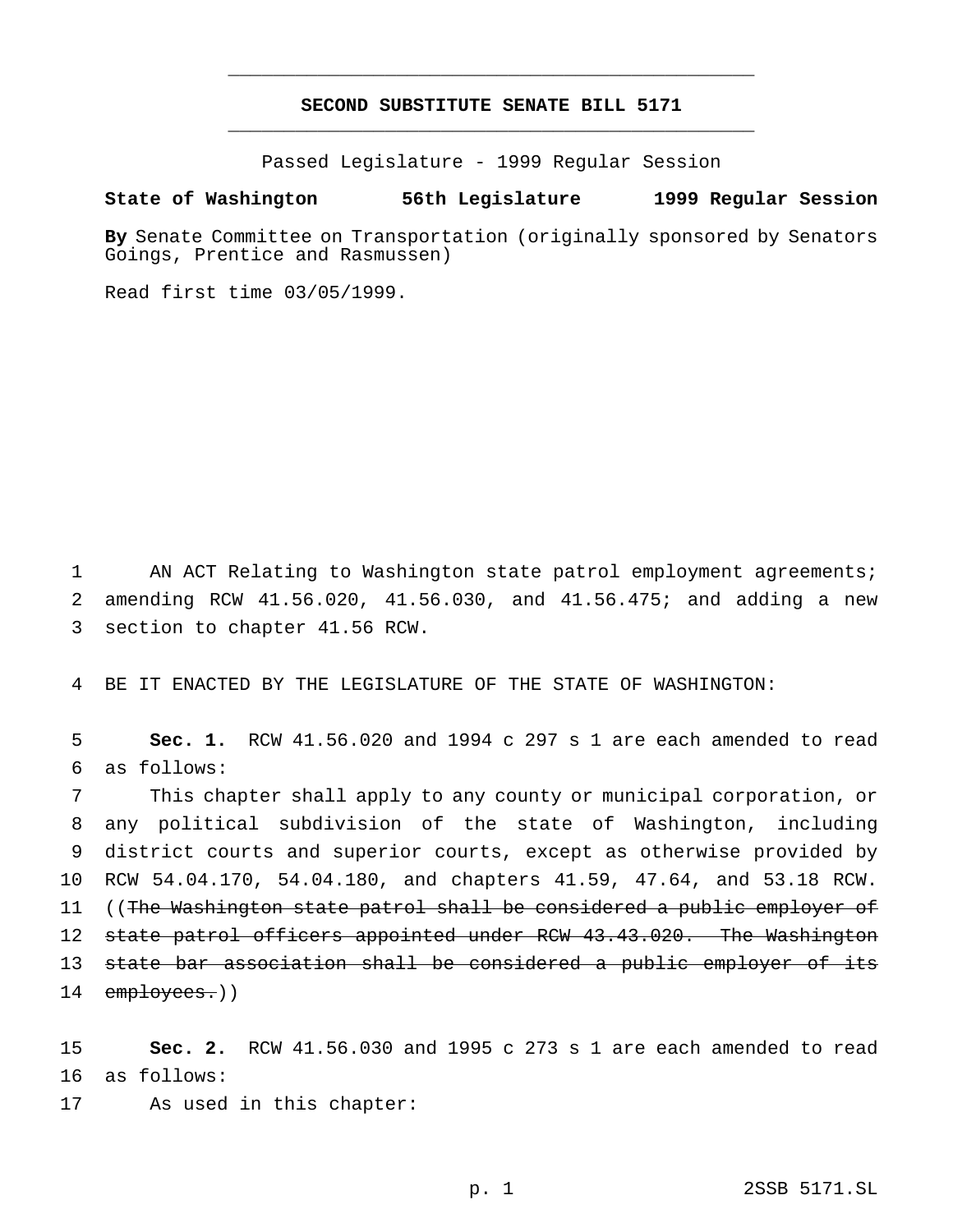(1) "Public employer" means any officer, board, commission, council, or other person or body acting on behalf of any public body governed by this chapter, or any subdivision of such public body. For the purposes of this section, the public employer of district court or superior court employees for wage-related matters is the respective county legislative authority, or person or body acting on behalf of the legislative authority, and the public employer for nonwage-related matters is the judge or judge's designee of the respective district court or superior court.

 (2) "Public employee" means any employee of a public employer except any person (a) elected by popular vote, or (b) appointed to office pursuant to statute, ordinance or resolution for a specified term of office by the executive head or body of the public employer, or (c) whose duties as deputy, administrative assistant or secretary necessarily imply a confidential relationship to the executive head or body of the applicable bargaining unit, or any person elected by popular vote or appointed to office pursuant to statute, ordinance or resolution for a specified term of office by the executive head or body of the public employer, or (d) who is a personal assistant to a district court judge, superior court judge, or court commissioner. For the purpose of (d) of this subsection, no more than one assistant for each judge or commissioner may be excluded from a bargaining unit.

 (3) "Bargaining representative" means any lawful organization which has as one of its primary purposes the representation of employees in their employment relations with employers.

 (4) "Collective bargaining" means the performance of the mutual obligations of the public employer and the exclusive bargaining representative to meet at reasonable times, to confer and negotiate in good faith, and to execute a written agreement with respect to grievance procedures and collective negotiations on personnel matters, including wages, hours and working conditions, which may be peculiar to an appropriate bargaining unit of such public employer, except that by such obligation neither party shall be compelled to agree to a proposal or be required to make a concession unless otherwise provided in this 35 chapter. ((<del>In the case of the Washington state patrol, "collective</del> 36 bargaining" shall not include wages and wage-related matters.))

 (5) "Commission" means the public employment relations commission. (6) "Executive director" means the executive director of the commission.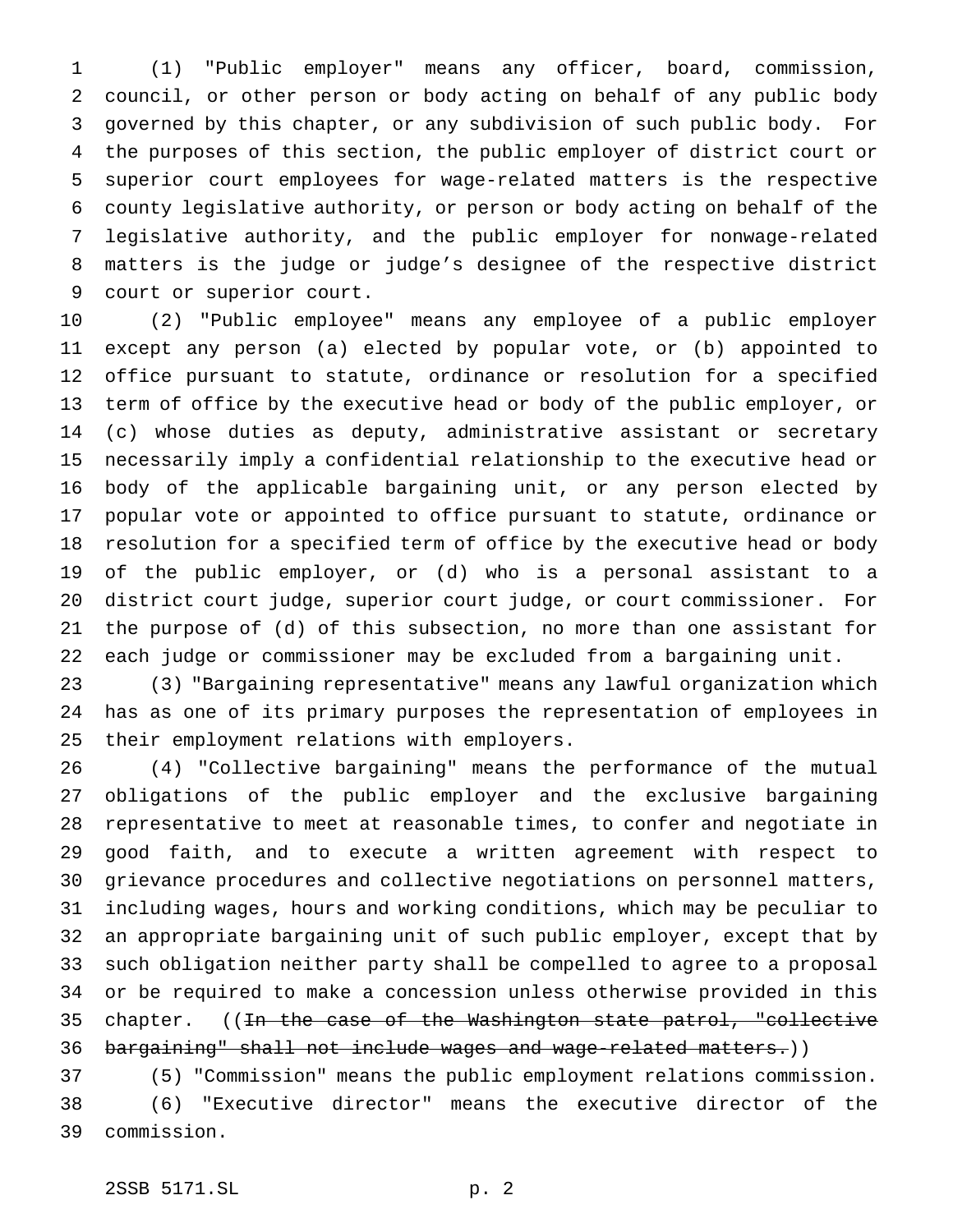1 (7) "Uniformed personnel" means: (a)((<del>(i) Until July 1, 1997, law</del> enforcement officers as defined in RCW 41.26.030 employed by the governing body of any city or town with a population of seven thousand 4 five hundred or more and law enforcement officers employed by the governing body of any county with a population of thirty-five thousand 6 or more; (ii) beginning on July 1, 1997,)) Law enforcement officers as defined in RCW 41.26.030 employed by the governing body of any city or town with a population of two thousand five hundred or more and law enforcement officers employed by the governing body of any county with a population of ten thousand or more; (b) correctional employees who are uniformed and nonuniformed, commissioned and noncommissioned security personnel employed in a jail as defined in RCW 70.48.020(5), by a county with a population of seventy thousand or more, and who are trained for and charged with the responsibility of controlling and maintaining custody of inmates in the jail and safeguarding inmates from other inmates; (c) general authority Washington peace officers as defined in RCW 10.93.020 employed by a port district in a county with a population of one million or more; (d) security forces established under RCW 43.52.520; (e) fire fighters as that term is defined in RCW 41.26.030; (f) employees of a port district in a county with a population of one million or more whose duties include crash fire rescue or other fire fighting duties; (g) employees of fire departments of public employers who dispatch exclusively either fire or emergency medical services, or both; or (h) employees in the several classes of advanced life support technicians, as defined in RCW 18.71.200, who are employed by a public employer.

 (8) "Institution of higher education" means the University of Washington, Washington State University, Central Washington University, Eastern Washington University, Western Washington University, The Evergreen State College, and the various state community colleges.

 NEW SECTION. **Sec. 3.** A new section is added to chapter 41.56 RCW to read as follows:

 (1) In addition to the entities listed in RCW 41.56.020, this chapter applies to the Washington state patrol with respect to the officers of the Washington state patrol appointed under RCW 43.43.020. Subjects of bargaining include wage-related matters, except that the Washington state patrol is prohibited from negotiating rates of pay or